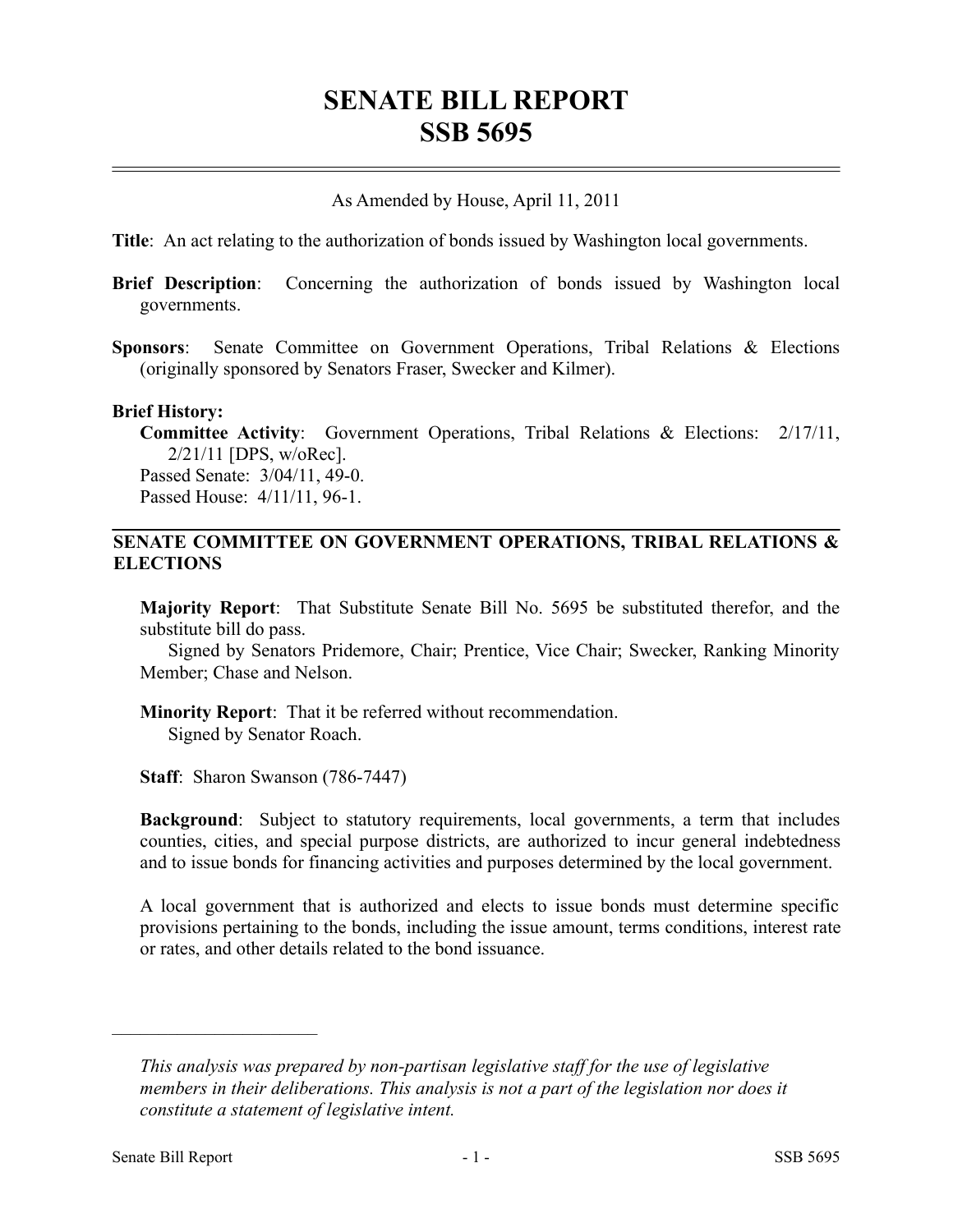City use limitations for bond proceeds specify that monies received from the sale of bonds or warrants may only be used for the purpose for which they were issued. Additionally, no expenditure of the proceeds may be made for that purpose until the bonds have been duly authorized.

If any unexpected fund balance remains from the proceeds after the accomplishment of the purpose for which they were issued, the remaining funds must be used for the redemption of the bond or warrant indebtedness. If a city or town budget contains an expenditure program to be financed from a bond issue that has not been authorized, the city or town is prohibited from making or incurring a related expenditure until the bonds have been duly authorized.

**Summary of Substitute Bill:** If an ordinance or resolution approving the issuance of bonds authorizes an officer or employee of the local government to serve as its designated representative and to accept, on behalf of the local government, an offer to purchase those bonds, the acceptance of the offer by the representative must be consistent with the terms of the ordinance or resolution.

The ordinance or resolution approving the issuance of bonds must establish specific provisions related to the bonds, including the issue amount, date or dates, denominations, and other terms and conditions considered appropriate by the issuing local government.

City use limitations for bond proceeds are modified to allow expenditures of bonds proceeds prior to the bonds being duly authorized. Additionally, if any unexpected fund balance remains from the proceeds after the accomplishment of the purpose for which they were issued, the remaining funds must be used for principal of or interest on the indebtedness, consistent with applicable federal tax law.

If a city or town budget contains an expenditure program to be partially or wholly financed from a bond issue that has not been authorized, the city or town is authorized to make or incur expenditures of amounts anticipated to be reimbursed with the proceeds from the issuance and sale of the bonds, consistent with any applicable federal tax law requirements.

A general indemnification clause is included. All bonds previously issued and any reimbursement previously made with bond proceeds by a local government that are consistent with specific provisions are validated, ratified, and confirmed.

## **Appropriation**: None.

**Fiscal Note**: Not requested.

## **Committee/Commission/Task Force Created**: No.

**Effective Date**: Ninety days after adjournment of session in which bill is passed.

**Staff Summary of Public Testimony on Original Bill**: PRO: This is a cost savings and efficiency measure that will help local governments in the issuance of bonds. Allowing cities to designate a representative to act on their behalf in bond issuances will help cities be more flexible. Counties use different issuances practices than other local governments. County